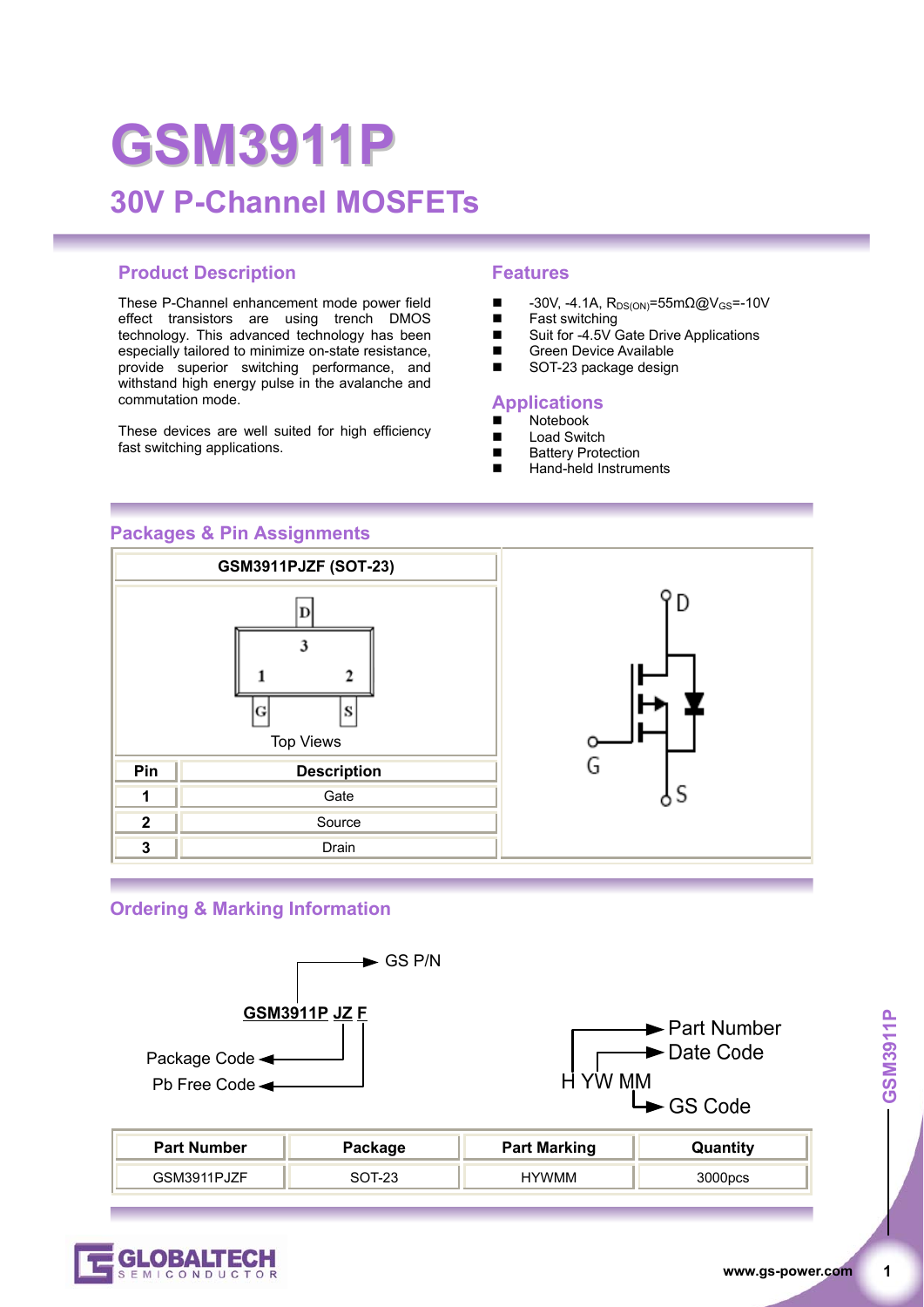#### **Absolute Maximum Ratings**

| $T_A = 25^{\circ}$ C Unless otherwise noted |                                              |                     |                 |                 |
|---------------------------------------------|----------------------------------------------|---------------------|-----------------|-----------------|
| <b>Symbol</b>                               | <b>Parameter</b>                             |                     | <b>Typical</b>  | Unit            |
| $V_{DS}$                                    | Drain-Source Voltage                         |                     | $-30$           | ٧               |
| $V_{GS}$                                    | Gate-Source Voltage                          |                     | ±20             | V               |
| I <sub>D</sub>                              | <b>Continuous Drain Current</b>              | $T_A = 25^\circ C$  | $-4.1$          | A               |
|                                             |                                              | $T_A = 100^{\circ}$ | $-2.6$          |                 |
| I <sub>DM</sub>                             | <b>Pulsed Drain Current</b>                  |                     | $-16.4$         | A               |
| $P_D$                                       | Power Dissipation $(T_A=25^{\circ}\text{C})$ |                     | 1.56            | W               |
|                                             | Power Dissipation (Derate above 25°C)        |                     | 0.012           | W/°C            |
| $T_{\rm J}$                                 | Operating Junction Temperature Range         |                     | $-55$ to $+150$ | °C              |
| $T_{\mathtt{STG}}$                          | Storage Temperature Range                    |                     | $-55$ to $+150$ | $\rm ^{\circ}C$ |
| $R_{\theta$ JA                              | Thermal Resistance-Junction to Ambient       |                     | 80              | $\degree$ C/W   |

#### **Electrical Characteristics**

TA=25℃ Unless otherwise noted

| <b>Symbol</b>                   | <b>Parameter</b>                                                                         | <b>Conditions</b>                                               | Min    | <b>Typ</b> | <b>Max</b> | <b>Unit</b>     |
|---------------------------------|------------------------------------------------------------------------------------------|-----------------------------------------------------------------|--------|------------|------------|-----------------|
| <b>Static</b>                   |                                                                                          |                                                                 |        |            |            |                 |
| $V_{(BR)DSS}$                   | Drain-Source Breakdown Voltage                                                           | $V_{GS}$ =0V,I <sub>D</sub> =-250uA                             | $-30$  |            |            | V               |
|                                 | $\triangle$ BV <sub>DSS</sub> / $\triangle$ TJ BV <sub>DSS</sub> Temperature Coefficient | Reference to 25℃,<br>$ID=-1mA$                                  |        | $-0.03$    |            | V/°C            |
| $V_{GS(th)}$                    | <b>Gate Threshold Voltage</b>                                                            |                                                                 | $-1.2$ | $-1.6$     | $-2.2$     | V               |
| $\triangle$ V <sub>GS(th)</sub> | V <sub>GS(th)</sub> Temperature Coefficient                                              | $V_{DS} = V_{GS}I_D = -250uA$                                   |        | 4          |            | mV/<br>$\rm{C}$ |
| lgss                            | Gate Leakage Current                                                                     | $V_{DS} = 0V, V_{GS} = \pm 20V$                                 |        |            | ±100       | nA              |
|                                 |                                                                                          | $V_{DS} = -30V, V_{GS} = 0V$                                    |        |            | $-1$       |                 |
| $I_{DSS}$                       | Zero Gate Voltage Drain Current                                                          | $V_{DS} = -24V$ , $V_{GS} = 0V$ ,<br>$T_J = 125^\circ \text{C}$ |        |            | $-10$      | uA              |
| Is                              | Continuous Source Current                                                                | $V_G=V_D=0V$                                                    |        |            | $-4.1$     |                 |
| <b>I</b> sm                     | <b>Pulsed Source Current</b>                                                             | Force Current                                                   |        |            | $-16.4$    | A               |
| $R_{DS(on)}$                    | Drain-Source On-Resistance                                                               | $V_{GS} = -10V, I_D = -3A$                                      |        | 45         | 55         | $m\Omega$       |
|                                 |                                                                                          | $V_{GS} = -4.5V, I_D = -2A$                                     |        | 67         | 85         |                 |
| <b>g<sub>FS</sub></b>           | <b>Forward Transconductance</b>                                                          | $V_{DS}$ =-10V, $I_D$ =-3A                                      |        | 3.5        |            | S               |
| $V_{SD}$                        | Diode Forward Voltage                                                                    | $V_{GS} = 0V, I_S = -1A$                                        |        |            | $-1$       | V               |
|                                 |                                                                                          | <b>Dynamic</b>                                                  |        |            |            |                 |
| $Q_q$                           | <b>Total Gate Charge</b>                                                                 |                                                                 |        | 5.1        | 7          |                 |
| $Q_{qs}$                        | Gate-Source Charge                                                                       | $V_{DS} = -15V$ , $V_{GS} = -4.5V$ ,<br>$In = -3A$              |        | 2          | 3          | nC              |
| $Q_{\text{qd}}$                 | Gate-Drain Charge                                                                        |                                                                 |        | 2.2        | 4          |                 |
| $C_{iss}$                       | Input Capacitance                                                                        |                                                                 |        | 560        | 810        |                 |
| $C_{\text{oss}}$                | Output Capacitance                                                                       | $V_{DS}$ =-15V, $V_{GS}$ =0V,<br>$f = 1MHz$                     |        | 55         | 80         | pF              |
| $C_{\text{rss}}$                | Reverse Transfer Capacitance                                                             |                                                                 |        | 40         | 60         |                 |
| $t_{d(on)}$                     | Turn-On Time                                                                             |                                                                 |        | 3.4        | 6          |                 |
| $t_{r}$                         |                                                                                          | $V_{DD}$ =-15V, I <sub>D</sub> =-1A,                            |        | 10.8       | 21         | ns              |
| $t_{d(\text{off})}$             | Turn-Off Time                                                                            | $V_{GS}$ =-10V, R <sub>G</sub> =6 $\Omega$                      |        | 26.9       | 51         |                 |
| t                               |                                                                                          |                                                                 |        | 6.9        | 13         |                 |



 $\overline{2}$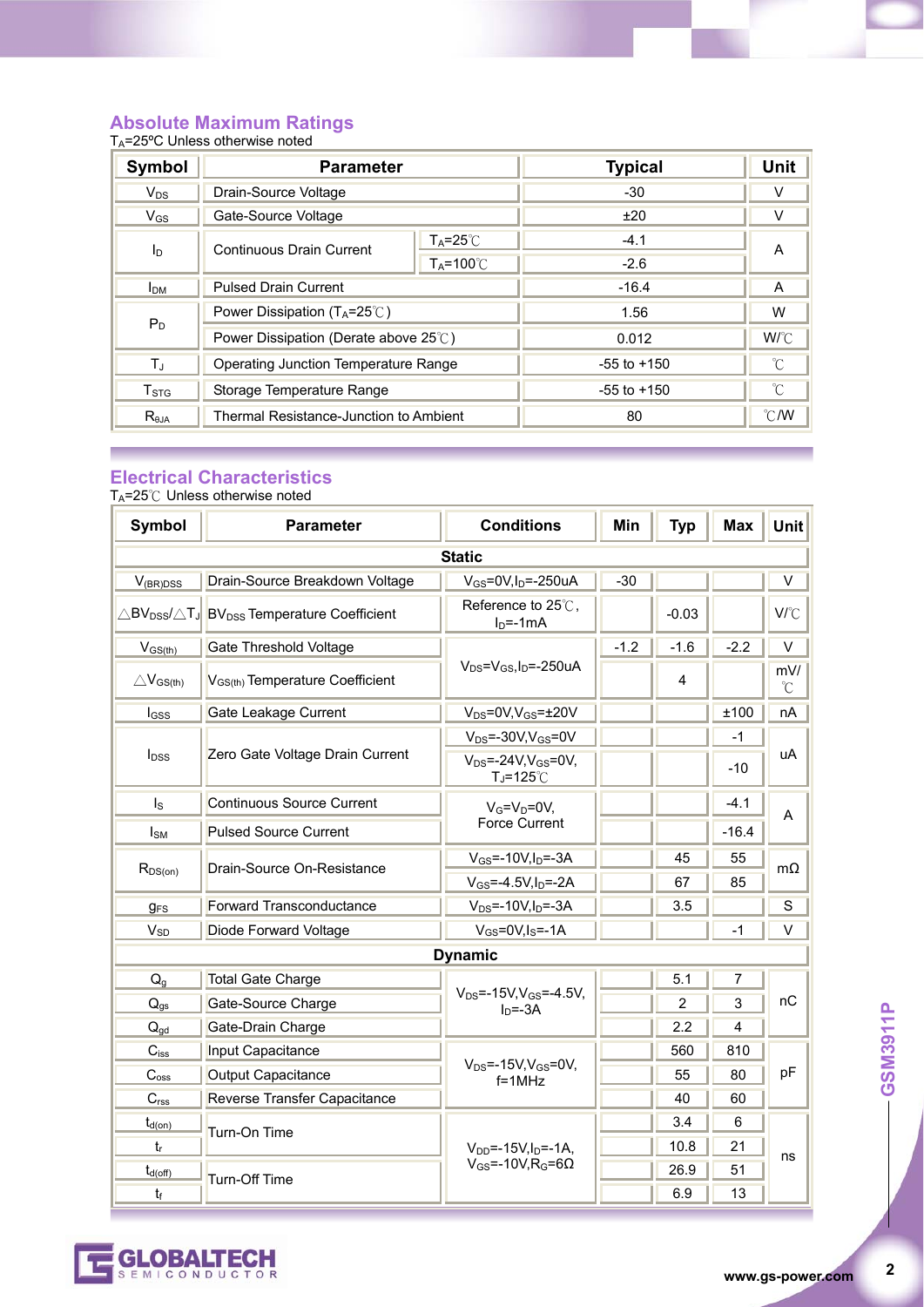









# **3** GSM3911P

ICONDUC

 $\overline{\mathbf{3}}$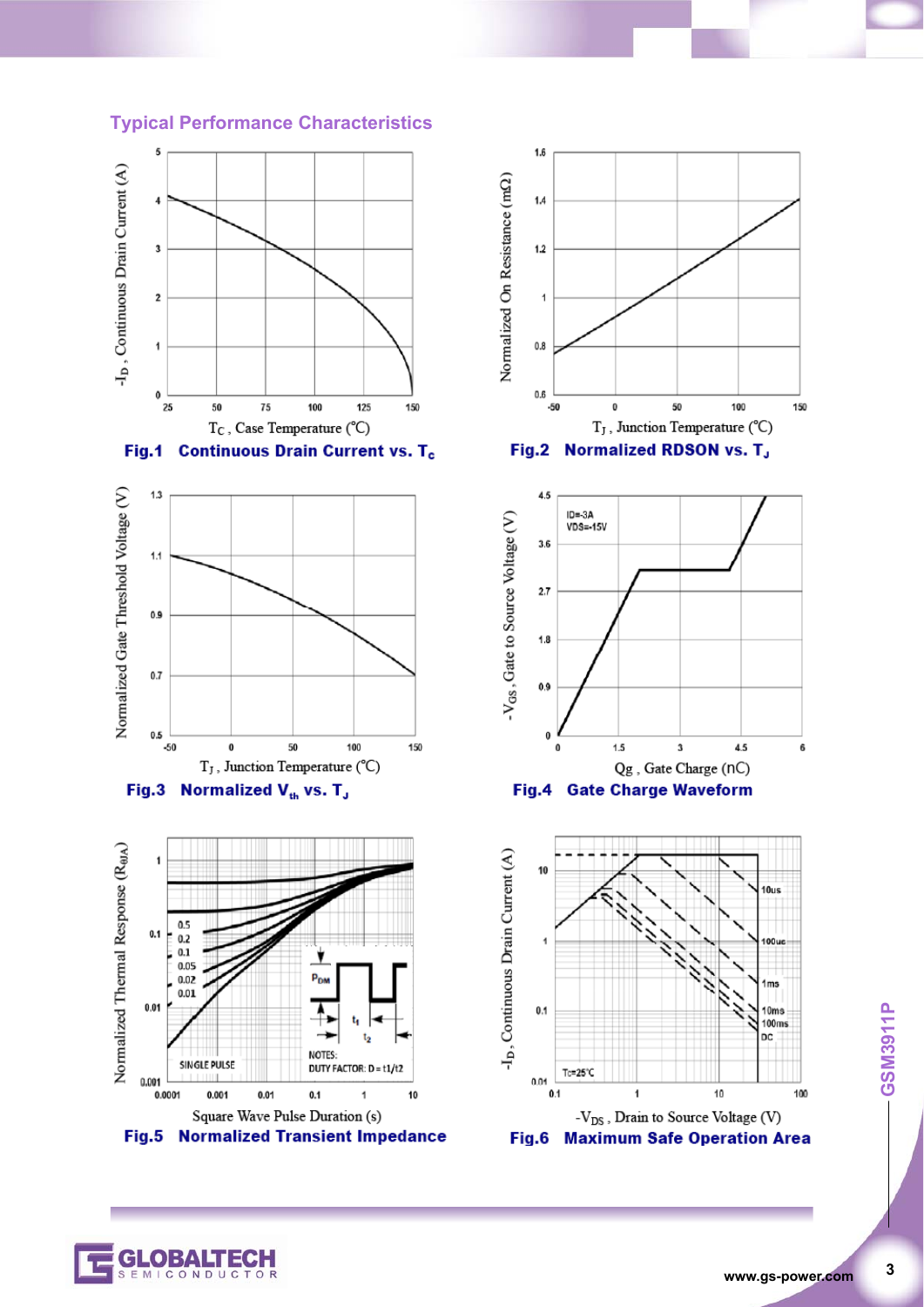#### **Typical Performance Characteristics (Continue)**

Gate Charge Test Circuit & Waveform





**Resistive Switching Test Circuit & Waveforms** 





#### Diode Recovery Test Circuit & Waveforms







**4 GSM3911P** 

 $\overline{\mathbf{4}}$ 

-GSM3911P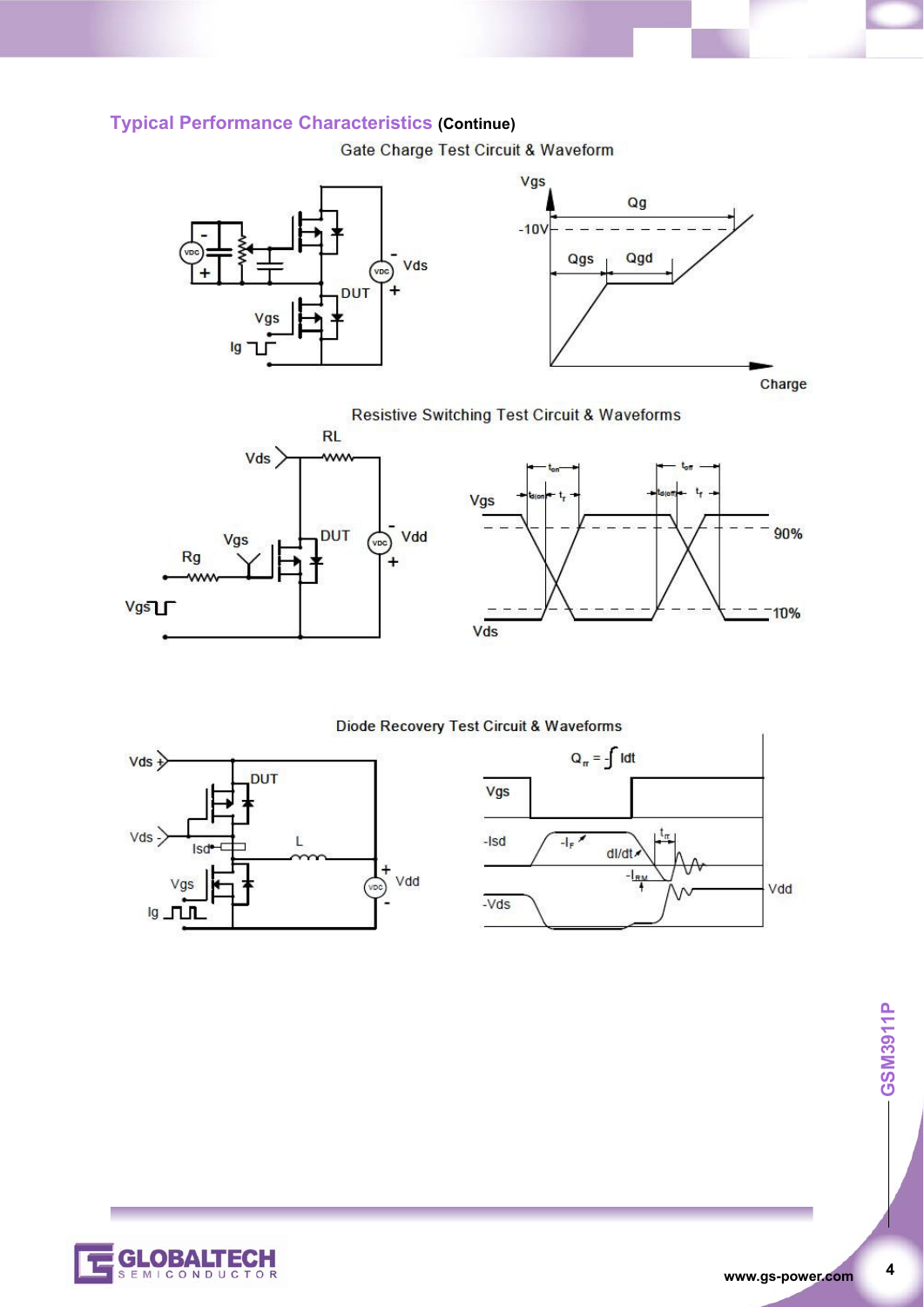### **Package Dimension**



| <b>Dimensions</b> |                    |             |               |             |  |
|-------------------|--------------------|-------------|---------------|-------------|--|
| <b>Symbol</b>     | <b>Millimeters</b> |             | <b>Inches</b> |             |  |
|                   | Min                | <b>Max</b>  | Min           | <b>Max</b>  |  |
| A                 | 0.900              | 1.200       | 0.035         | 0.043       |  |
| A1                | 0.000              | 0.100       | 0.000         | 0.004       |  |
| A2                | 0.900              | 1.100       | 0.035         | 0.039       |  |
| ${\sf b}$         | 0.300              | 0.500       | 0.012         | 0.020       |  |
| $\mathbf c$       | 0.080              | 0.150       | 0.003         | 0.006       |  |
| D                 | 2.800              | 3.000       | 0.110         | 0.118       |  |
| E                 | 1.200              | 1.400       | 0.047         | 0.055       |  |
| E1                | 2.250              | 2.550       | 0.089         | 0.100       |  |
| $\mathbf e$       | 0.950 TYP          |             | 0.037 TYP     |             |  |
| e1                | 1.800              | 2.000       | 0.071         | 0.079       |  |
| L                 | 0.550 REF          |             | 0.022 REF     |             |  |
| L1                | 0.300              | 0.500       | 0.012         | 0.020       |  |
| $\pmb{\theta}$    | $0^{\circ}$        | $8^{\circ}$ | $0^{\circ}$   | $6^{\circ}$ |  |

 $\overline{\mathbf{5}}$